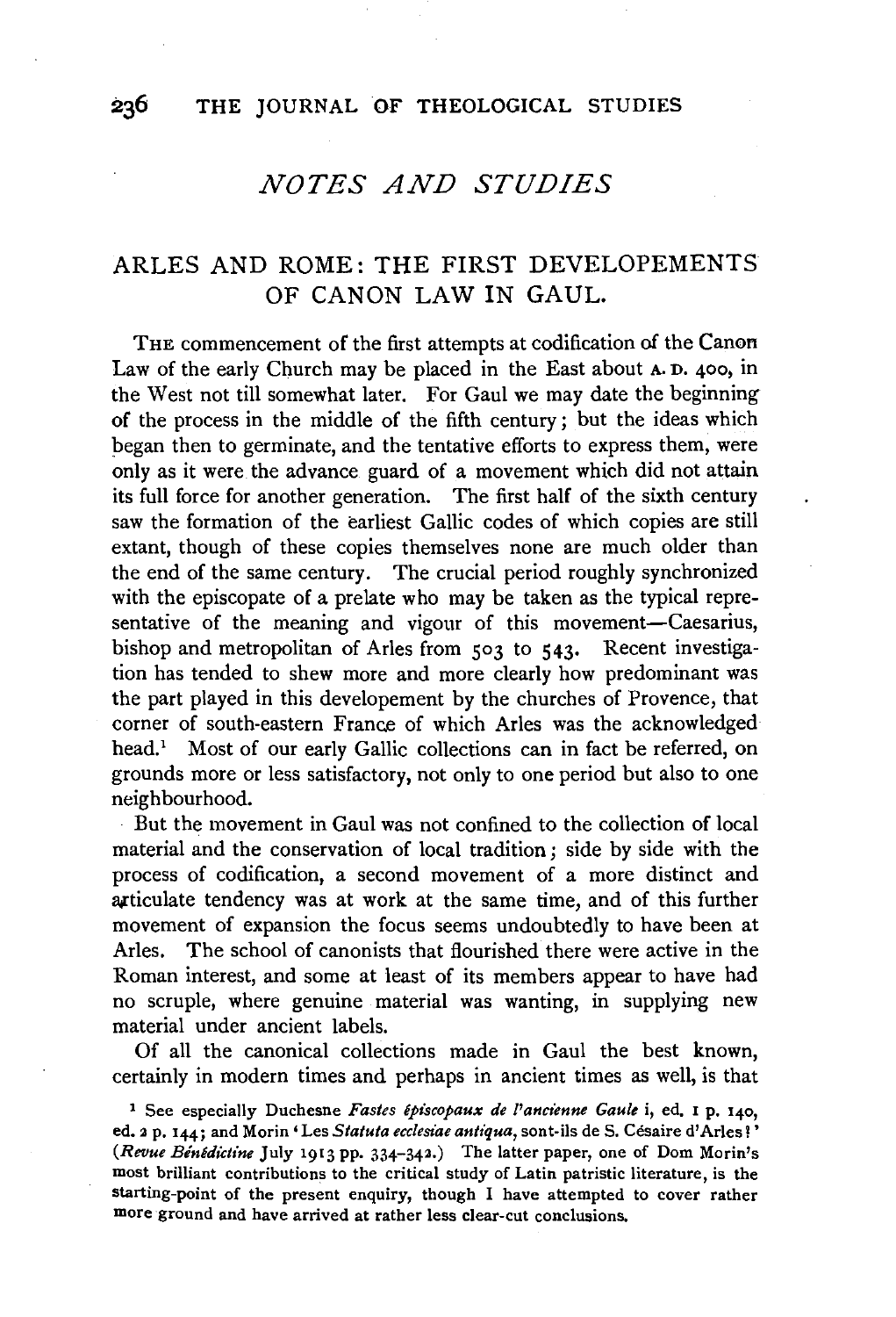which we call after the name of its editor, Quesnel,<sup>1</sup> a name well known on the Gallican side in the history of the Jansenist controversy. Quesnel's judgement was inferior to his learning, and the Ballerini, who like Quesnel edited this canonical collection as an appendix to an edition of St Leo,<sup>2</sup> and whose work remains after  $150$  years a monument of completeness and of all other scholarly qualities, were able to make damaging criticisms, in the Ultramontane interest, of his historical theories. It was easy for them to riddle Quesnel's idea that this collection of canons emanated from Rome, and to shew on the contrary that, though entirely devoid of Gallic matter, it is from beginning to end a native product of Gaul. For all that Quesnel was quite justified in detecting about it a Roman atmosphere. The canonist who compiled it worked on universal rather than on local lines, from a Roman rather than a national point of view. He must have published his *corpus*  somewhere about the year 500; the latest document belongs to the pontificate of Gelasius and the year 495, and the papal catalogue prefixed to the Arras MS of the Quesneliana gives the years, months, and days of each pope down to Felix, the predecessor of Gelasius. Duchesne attributes the collection to Arles ; and the attribution is probable enough.

Indications of locality are naturally more numerous where the material is native and not foreign, and scholars have thought that they could detect such indications, pointing to Arles or its neighbourhood, in the case of several of the primitive collections. Morin is convinced that the nucleus of the 'Lorsch' collection-represented by a Lorsch MS, now Vat. Pal. 574, and by a Murbach MS, now Gotha i 85, both of the early ninth century-stands in intimate relation with the circle and the policy of Caesarius of Arles.<sup>3</sup> The Cologne MS (ccxii of the Chapter Library, written about A. D. 600) I had myself ascribed on the ground of its palaeography and its contents-or if not the MS itself, then the original collection of perhaps fifty years earlier from which it was derived-to Provence.<sup>4</sup> And the Corbie MS (now Paris lat. 12097), the oldest monument of Gallic Canon Law, written in the second half of the sixth century, though its script seems to me too degraded to have emanated from the more cultured Provence, is expanded, in Duchesne's view, from a collection made at Arles somewhere about 525.6

<sup>1</sup>*Sancti Leonis Magni Opera* vol. ii (appendix), Paris 1675 (in quarto: a second edition in folio followed in 1700).

<sup>2</sup> Sancti Leonis Magni Opera, edited by the two brothers, Peter and Jerome Ballerini of Verona, vol. iii (Venice 1757).<br> $3 \text{ loc. cit. p. 339.}$ 

<sup>4</sup> In Burn *Facsimiles of the Creeds* (H.B.S. vol. xxxvi, 1909) pp. 39-41.

<sup>5</sup> Fastes épiscopaux i (142) 144.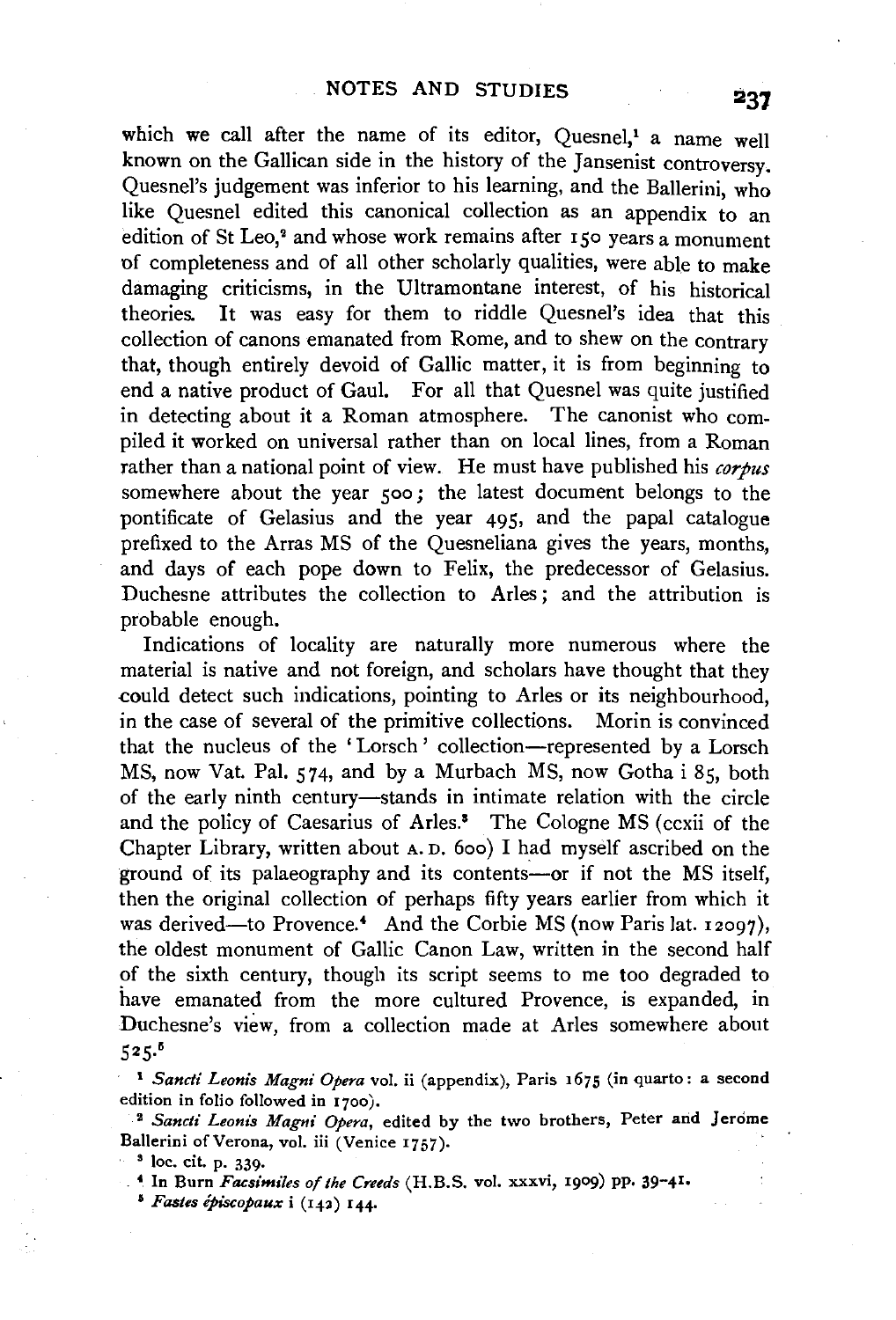## **238** THE JOURNAL OF THEOLOGICAL STUDIES

Two other Gallic collections of the sixth century remain to be mentioned; that of Albi, represented by two MSS, Toulouse i 364, written at Albi between 600 and 666, and Albi 2, the latter a copy of the former, but more completely preserved; and that of St Maur, represented by three nearly contemporary MSS, of date not far removed from A. D. 800, Paris lat.  $1451$ , Vat. Reg.  $1127$  (from Angoulême; it once belonged to Jean du Tillet) and a third MS which came from the Jesuit. college of Clermont at Paris into the Meerman collection and from thence to the Westreenen-Meerman collection at The Hague. Of these two collections the former is already located by the MSS which contain it to southern Gaul; while the latter has at least this much contact with Arles, that it gives the text of the canons both of the great council of Arles in 314 and also of the so-called 'second council', of which I shall speak presently, in a purer form in some crucial cases than any of our other MSS.<sup>1</sup>

Nearly all these ancient Gallic collections of the sixth century have in common one very significant feature, which illustrates the 'tendency' of the canonists to whom they owe their origin-the presence, in the forefront of the collections, of a list of popes from the beginning down to the respective date of each collection or manuscript. Such lists are found in the Arras and Einsiedeln MSS of the Quesnel collection, in the Corbie MS, in the Cologne MS, in the Albi MS, and in the St Maur MSS. They are rather rarely found in canonical collections outside Gaul, and their regular recurrence in the Gallic MSS is symptomatic of the 'mouvement nettement accentué vers Rome' which gathered strength in Provence and its metropolis as the influence of the school of Lerins declined.

So far we have been dealing with the work of the compilers who, for the most part in the first half of the sixth century, brought together pre-existing material into some sort of *corpus* of Canon Law. Of the contents of these compilations the vastly larger part is genuine beyond suspicion or cavil, and even the residuum, of which so much cannot be said, was in most cases admitted (there is no reason to doubt) in perfect good faith. But side by side with all this mass of honest and straight: forward work there are other examples of this department of literature, produced during the same period and in the same neighbourhood, which leave a less favourable impression. Morin has drawn up a

<sup>1</sup> e.g. Arles I canon 9 (8) 'De Afris quod propria lege sua utantur ...' where the main body of MSS has 'Arriis' for 'Afris' : Aries II canon 5 ' ut scripto responso consensisse significent' where the rest have 'se suo' for 'scripto': see the next part to be published of my *Eccl. Occid. Mon. Iur. Ant.*  $i$   $381-395$ ,  $426-435$ . Duchesne suggests Narbonne as the cradle of this collection.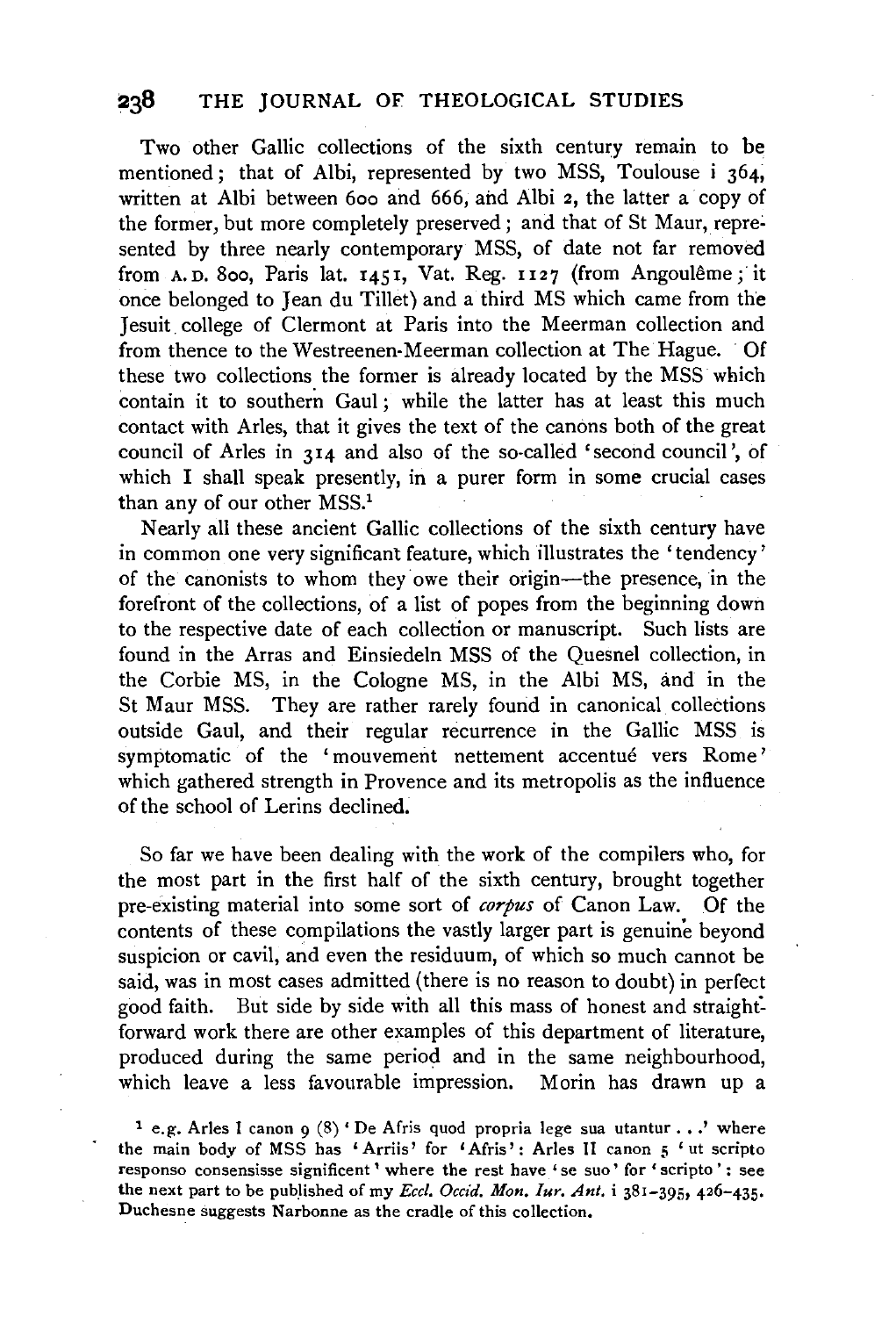formidable impeachment of the integrity of documents traceable, it would seem, to the chancery of the metropolitan see of Arles, and, even if we limit the range and blunt the edge of some of his conclusions, there are counts of the indictment on which no other verdict than that of 'guilty' can be returned. The fraudulent passing off of new goods as old, and of individual or unauthorized manuals as conciliar codes, were devices not unknown among the school of canonists whose work we have here to examine. One method is exemplified in the *Statuta ecclesiae antiqua,* which were not 'ancient' but modern, the other in the canons of the (second)' council of Aries', which had in all probability nothing to do with a council at all.

r. The case of the second council of Aries is at once the less clear and the less important of the two. The canons of this council, in the fullest form in which they have come down to us, are a *réchauffé* of those of four earlier councils, Nicaea, Aries I (A. D. 314), Orange I (A. D. 441 ), and Vaison I (A. D. 442 ), altered and adapted to the ideas of the compiler and the requirements of his day. Thus in the first canon the Nicene prohibition (can. 2) of the ordination of neophytes to the 'episcopate or presbyterate ' is changed into 'diaconate or priesthood'. Next follows a canon, which would certainly not have represented the mind of the Nicene Fathers, against the ordination of married men to the priesthood, save at the cost of putting away their wives. By the third Nicene canon the clergy were allowed to have as inmates of their homes certain women only, mothers, sisters, 'aunts or persons quite beyond suspicion': but the 'Aries' adaptation limits the permission to sisters and the direct line of ascent and descent, 'grandmother, mother, daughter, granddaughter'.<sup>1</sup> And so on for the other canons.

One cannot say that this sort of free treatment of the Nicene canons is inconsistent with the claim to conciliar sanction at Aries. But there are more definite grounds for suspicion. For instance the compiler of this 'revised and enlarged edition' of the Nicene code knew and used no less than four Latin versions of the Nicene canons—that of Rufinus, arid those known as the Isidorian, the Gallica, and the Gallo-Hispana. It is not very likely that this medley can represent anything else than the work of a scholar with a large library at command, and the inclination and capacity for comparison of different authorities. · And Duchesne and Morin both point out that a profuse display of learning, such as implies access to a rich and well-kept collection of church archives, is characteristic of the Aries school of canonists. Again, there are certain notes of the genuine Gallic councils which seem to have become part of their traditional equipment, such as the consular (and sometimes

<sup>1</sup> If indeed we ought not, with the St Maur group of MSS, to omit the grandmother and even the mother.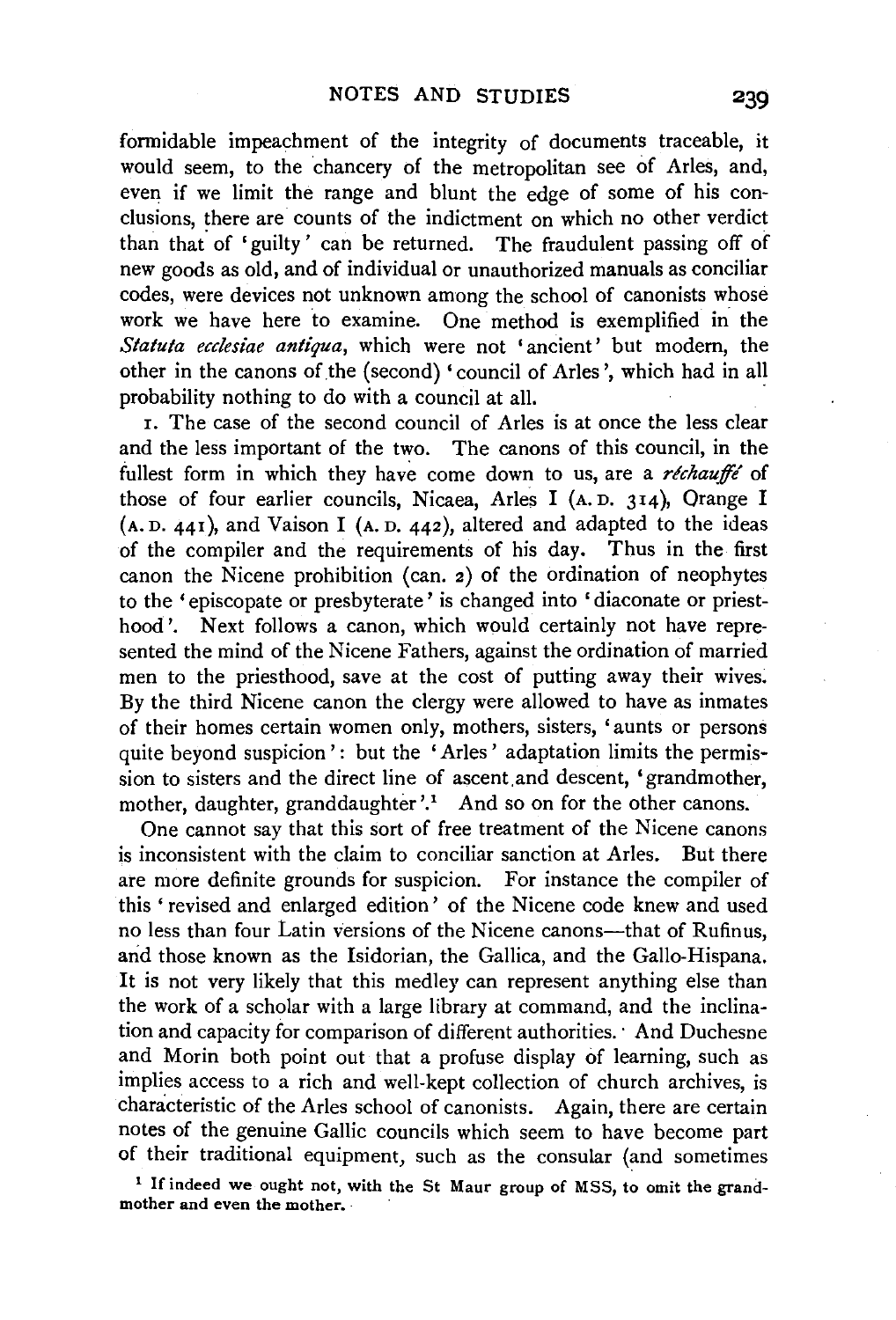### **240 THE** JOURNAL OF THEOLOGICAL STUDIES

imperial) date and the episcopal signatures. Thus there is no single council of all those held in south-eastern Gaul where the date is wanting, save only this so-called second council of Aries: I need only cite the two earliest, Arles of 314 'in civitate Arelatensium apud Marinum episcopum temporibus Constantini Volusiano et Anniano consulibus',<sup>1</sup> and Valence of 374 'apud ecclesiam Valentinam sub die 1m idus Julias Gratiano IIII et Equitio consulibus '. This habit is in marked contrast with the absence of such dates in the majority of the Greek councils of the fourth century : we do not know the precise year of the councils of either Ancyra or Neocaesarea or Gangra or Laodicea. The list of episcopal signatures is not quite so constant a note of the Gallic councils as is the date: but there is hardly one of which the subscriptions are not present in some one or other of the MSS, while there is not the slightest trace of any such list for our 'second council'. The 'synodus habita in civitate Arelatensi', even if we need not call it a forgery in the fullest sense of the word, was probably at best a sort of semi-official manual of the church law of the time and place of its composition. The time will naturally have been not very long after the two latest councils which supply its material, those of 441 and 442 : the place was presumably Aries itself, certainly somewhere within its jurisdiction, since the 18th canon runs: 'Ad Arelatensis episcopi arbitrium synodus congreganda, ad quam urbem<sup>2</sup> ex omnibus mundi partibus sub sancti Marini tempore legimus celebratum fuisse concilium atque conventum '. It will be noticed that there is no trace of any Romanizing interest in this 'second council': if its composition is correctly dated about A. D. 450, that was perhaps somewhat earlier than the Roman movement made itself consciously felt in the sphere of canon law.

2. Of more general importance in its history than the 'second council' of Aries, and much more gravely suspect in its origin, is the document known as the *Statuta ecc!esiae antiqua.* In the editions of the Concilia, this body of canons will be found printed as the fourth council of Carthage (A. D. 398), that being the place assigned to them in the Hispana: but the Hispana is one of the latest and least trustworthy of the canonical collections of the patristic period. Since the time of the BaHerini it has been universally recognized that these canons, whatever they are, are not African: Maassen emphasized their Gallic character, and ascribed to them an origin at Aries within the same limits of time (between the council of Vaison in 442 and the council of Agde in 506) as the 'second council'. Recent opinion as

<sup>1</sup> The words *temporibus Constantini* may betray the hand of a later editor; I the words *temporibus* Constantini may be tray the hand of a later editor; but there is no reason to doubt that the consular date of this early council represents genuine tradition.

<sup>&</sup>lt;sup>2</sup> Note the use of *urbs* for another city than Rome.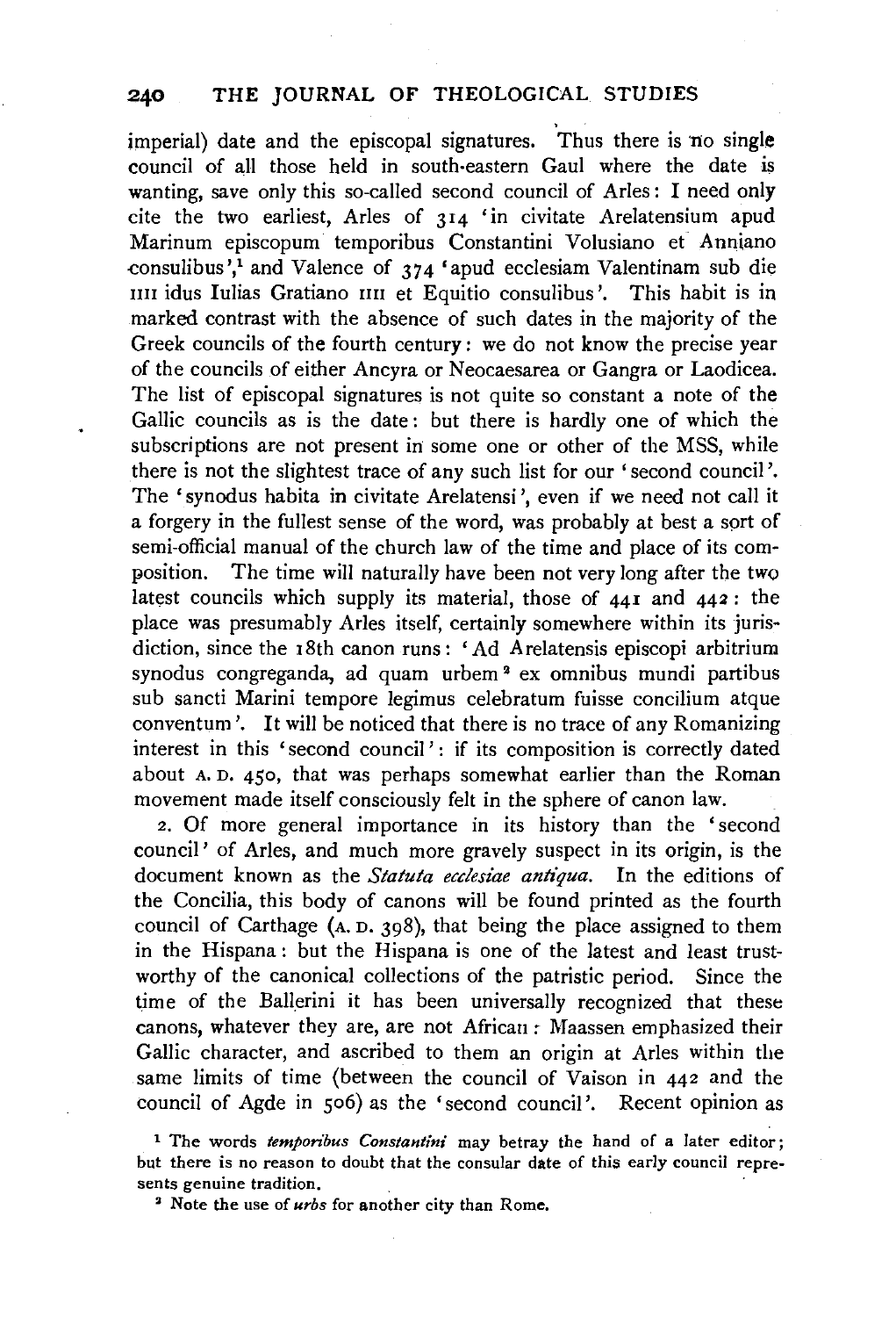·to their authorship had tended to crystallize upon the name of Caesarius of Aries-though, since Caesarius only became bishop in 503 and the *Statuta* are cited, as is admitted on all hands, at Agde in 506, there was not much room available for Caesarius to have produced the code as a fruit of his episcopate. And certainly the bishops present at Agde (Caesarius was one of them) do not appear to regard the *Statuta* as anything but 'ancient', for they introduce their citation (canon 43) with the words 'sancti patres nostri synodali sententia censuerunt '. It is Morin's primary purpose, in the article already referred to, to shew that whatever the bishops at Agde did in their canons, that and more Caesarius himself did in his own writings, treating the *Statuta* as an existing and authoritative code, and, what is more, an African code. For in 534 Caesarius addressed a circular letter to the Gallic bishops in the matter of the deposition of Contumeliosus, bishop of Riez, and among the precedents to which he appeals are not only the decrees of the 318 bishops of Nicaea but the 'Africani pontifices '. There is nothing at all in the context to explain this sudden introduction of African bishops, save only that the *Statuta,* 'antiquorum patrum statuta ', are actually quoted a little way further on. Morin concludes that Caesarius accepted the attribution of the *Statuta* to an African council, and he supports his conclusion by the parallel ascriptions contained in the sixth century Gallic collections : e. g. the ' Lorsch collection', giving the *dossier* in the case of Contumeliosus, prefixes to the *Statuta* the title 'Synodus Africana episcoporum ducentorum quattuor decem '. Morin's argument makes it clear that at the beginning of the sixth century the *Statuta* were already in existence, and were already assumed to be African. We most, therefore, look behind Caesarius and behind the sixth century for their origin. A document is not necessarily late even if it is a forgery.

How far the compiler went in the direction of the *suggestio falsi* is now the problem which we have to examine. We may take it as beyond question that he lived in Gaul and published his code somewhere in the second half of the fifth century. If he labelled it *Statuta ecclesiae antiqua* he was claiming more than he had any right to claim, but we shall not feel very critical of a canonist who simply read his modern ideas into more primitive times-we are all in danger at one time or another of doing that. If he is responsible also for the words 'Synodus Africana ', he was adding what he knew to be false, and the matter is more serious. Both the Ballerini and Maassen supposed that the connexion with Carthage or Africa was a copyist's blunder, and acquit the author of any responsibility for it: Morin on the other hand thinks that he claimed both an African origin and a Roman guarantee for his compilation, and regards him as acting throughout VOL. XVJI. R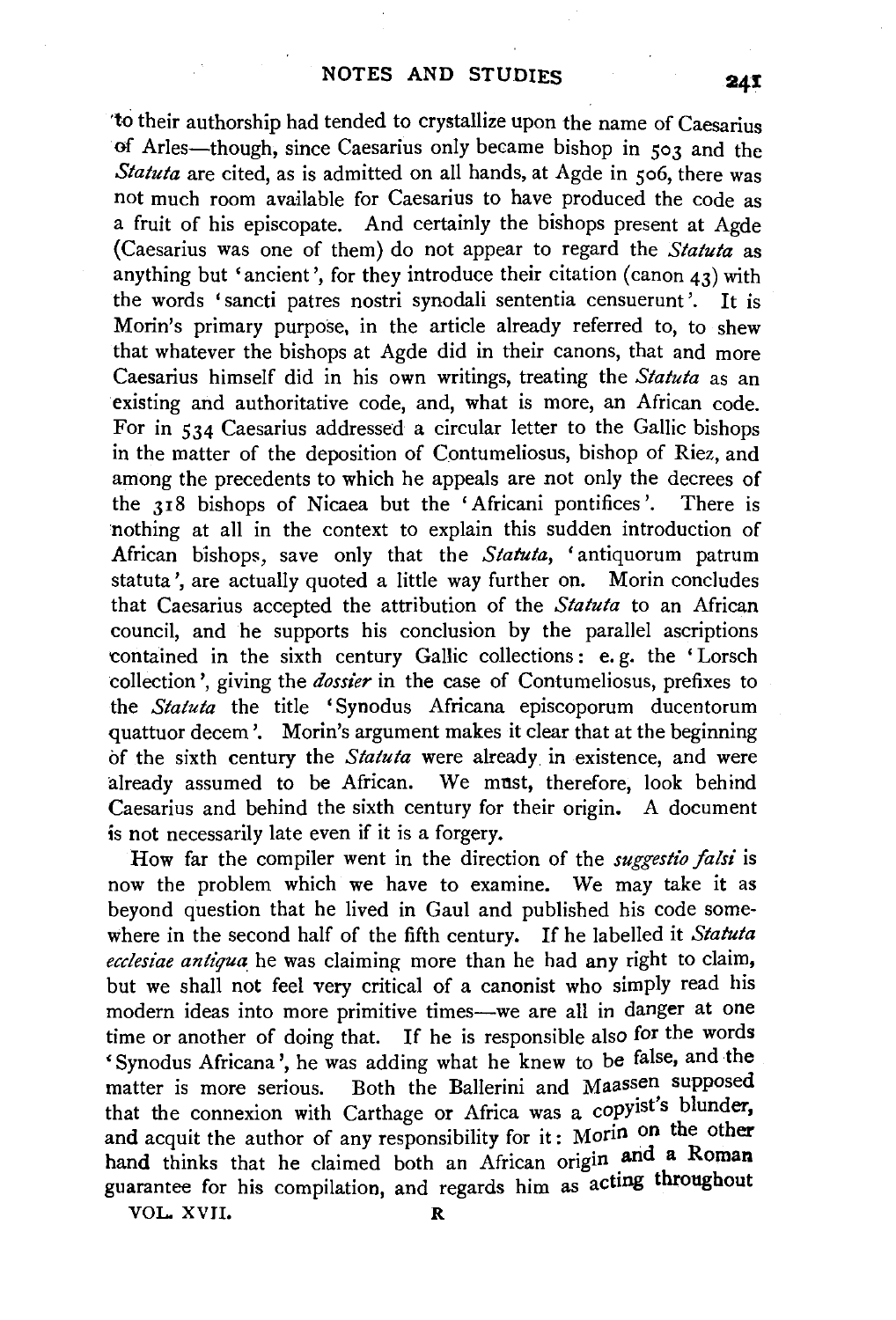with the quite definite intention of securing, by a false title and a false colophon, an authority for his document which it would not otherwise have possessed.

It is certainly rather remarkable that no one before Morin seems to have called attention to the significance of the colophon appended to the *Statuta* in the Cologne MS, 'Finiunt constituta synodi Chartageninsis episcoporum ccxm[1], qui scripti sunt in urbe Roma de exemplaribus papae sancti Leonis'.<sup>1</sup> If the scope of this colophon was limited to the *Statuta,* it would be difficult to demur to Morin's severe judgement of it, for the whole history of the *Statuta* is Gallic or Spanish; they are not contained in any collection or quoted by any writer outside these two countries. There is no more reason to suppose that they were ever known or copied in Rome than that they were ever known or copied in Africa. It is true that in some points their prescriptions represent Roman and not Gallic *praxis,* but that is part and parcel of their 'ultramontane ' policy. Undoubtedly a leading motive of the code wa5 the desire to assimilate the ecclesiastical law of the Gallic Churches to that of the Roman Church, and the colophon of the Cologne MS may have been only, as Morin thinks, a mere device for giving the code a better prospect of success.

I do not know whether Dom Morin would not have been still further confirmed in his judgement, if he had happened to light upon the two striking parallels I am now going to adduce. It was mentioned above that the 'second council ' of Aries makes use of as many as four versions of the Nicene canons : and two of these four circulated in Gaul in copies guaranteed in a curiously similar manner to the Cologne MS of the *Statuta.* The epitome· of Rufinus is labelled in the oldest Gallic collections (Corbie, Cologne, Albi) with the title 'Incipiunt canones Nicaeni cccxvIII episcoporum, scripti in urbe Roma de exemplaribus sancti episcopi Innocenti'; the version known as the Gallo-Hispana has, in the solitary MS which preserves it, the colophon 'Expliciunt canones cccxvIII episcoporum Niceni, transcripti in urbe Roma de exemplaribus sancti Innocenti episcopi $\cdot$ <sup>2</sup> As to Rufinus, considerations of date and place are not *in limine* unfavourable to this claim : for the epitome of the Nicene canons is taken from the tenth book of his Church History, and that was written in Italy in the episcopate of pope Innocent. But the so-called Gallo-Hispana is as purely Gallic and Spanish in its history, and probably as Gallic in its origin, as the *Statuta* themselves. Have we not to do, then, with a standing formula

<sup>1</sup> The Corbie MS is defective for the close of the *Statuta,* or we should probably find a similar colophon there. 2 See *Ecclesiae Occidentalis Monumenta Juris Antiquissima* i 179 *col a,* 238 *col b.*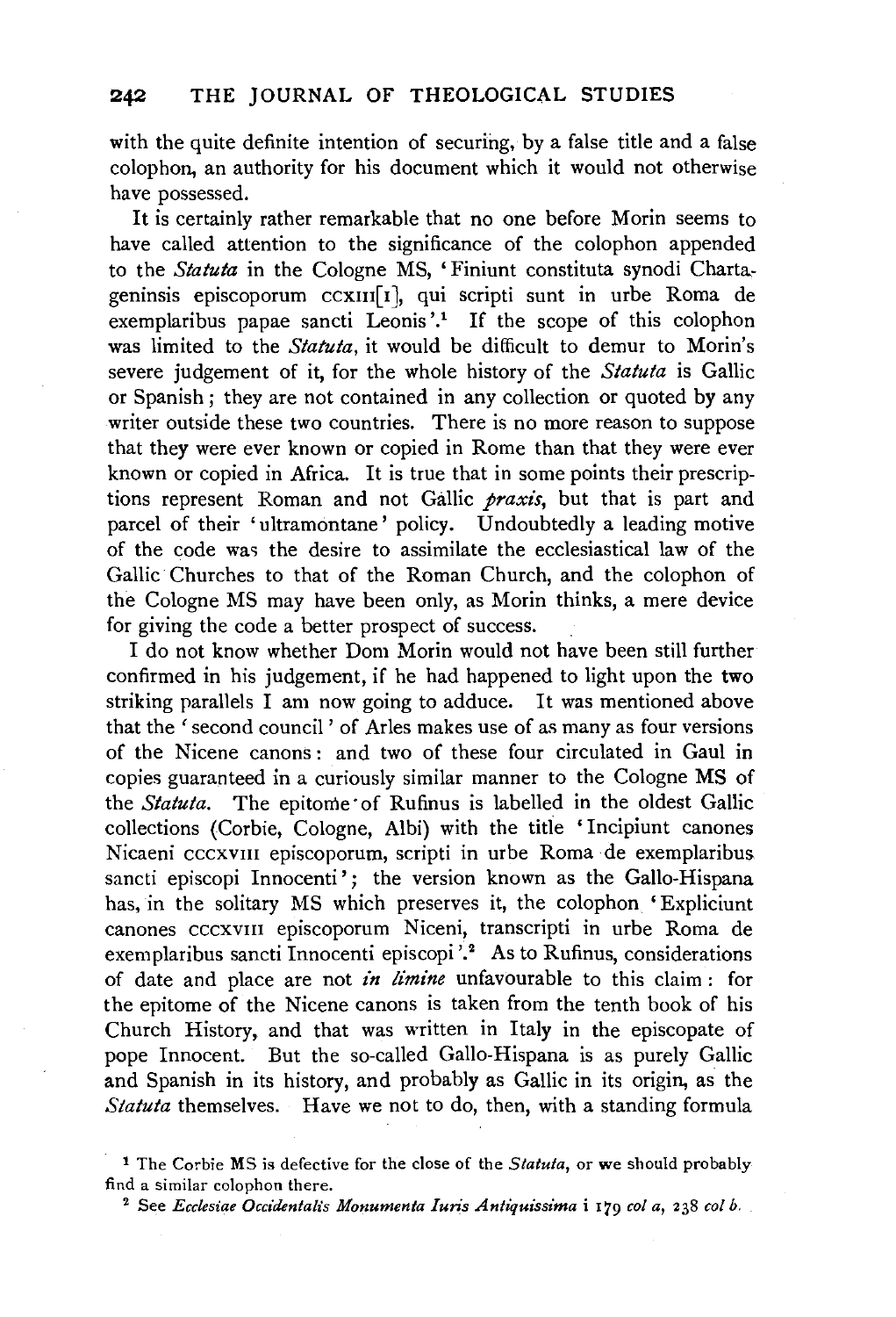of falsification, current in the circles of the 'mouvement nettement accentué vers Rome'?

Obvious as this conclusion seems at first sight, it is not really quite so certain as it looks. The relevant facts are not yet all before us. Both in the case of the Leo colophon and in the case of the Innocent colophon, the document to which the colophon is appended is a composite one: it is not the *Statuta* only, and it is not the Gallo-Hispana only, for the text of which a Roman origin is claimed. The Nicene canons of the Gallo-Hispana are followed by the Sardican canons; numbered continuously as though themselves Nicene: and this combination of Nicaea and Sardica is characteristically Italian and Roman. The *Statuta ecclesiae antiqua,* in the Cologne MS and the other older Gallic collections, are quite similarly run on with another document, the eight or nine Anathematisms directed against the Pelagians by a Carthaginian council of  $417$  or  $418$ . And the alternative is therefore open that it was the Sardican canons which were said to have been sent from Rome under guarantee of pope Innocent, and the anti-Pelagian Anathematisms which came similarly from Rome under guarantee of pope Leo.

Reserving for the moment the further examination of the Niceno-Sardican collection of the Gallo-Hispana, let us examine the problem of the *Statuta ecclesiae antiqua* in this new light.

The first and most certain result at which we arrive is that the 'council of 214 African bishops' is not a mere fiction, as we might so far have supposed and as Morin does in fact suppose,<sup>1</sup> but is a genuine historical reality, being in fact the council, on the testimony of our oldest authorities, by which these anti-Pelagian Anathematisms were promulgated. In the Corbie MS they bear the title 'Incipiunt coristituta sinodica Charthagenensis episcoporum docentorum quattuordecim'; in the Cologne MS the title in the body of the MS is only 'Incipiunt canones Chartagininsis ', but in the index at the beginning of the MS it is 'Canones Chartaginensis episcoporum ccx1m'; in the Albi MS it runs 'Constituta Bitynie 2 sinodi Cartaginensis episcoporum numero ccxIIII'; in the St Maur group, in the index prefixed to their collection of African councils, ' Incipiunt capitula canonum concilii

 $\frac{1}{2}$ loc. cit. p. 340 'Ce soi-disant concile africain de deux cent quatorze évêques est-il simplement le fait d'une bévue de copistes ?... Je ne le crois pas : je suis convaincu que nous avons là un faux, un faux fabriqué dans le milieu arlésien, et cela vers le déclin du v<sup>e</sup> siècle.'<br><sup>2</sup> The unintelligible 'Bitynie' is doubtless a blunder of the scribe of the Albi MS.

who in copying out his exemplar, the Toulouse MS-unfortunately now defective at this point-was not infrequently puzzled by the rubricated titles, which were sometimes faint or illegible. I have given instances in  $J. T. S.$  ii 267 : CONCILIVM TELENSE HALL OF HISSONS. I Have given instances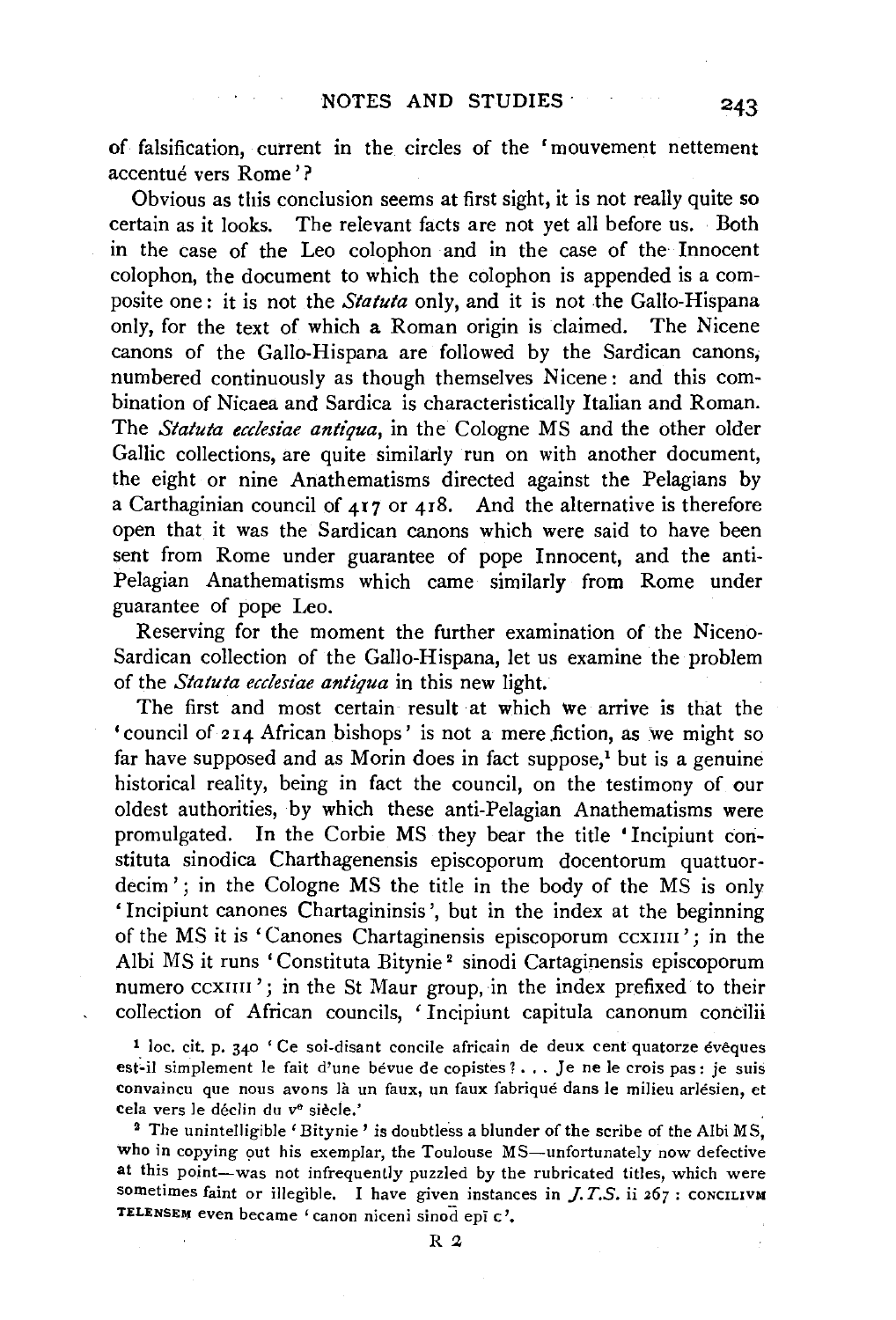Cartaginensis episcoporum cCXIIII'. And the evidence of Prosper shews that this number of 2r4 was attached to the council of the Anathematisms quite independently of the *Statuta* and indeed probably before they came into existence. On three different occasions, in separate works, he speaks of the council of 214 bishops (identifying it, in fact, just by this detail of the number of those present) and of the decisive part it played in the Pelagian controversy.<sup>1</sup>

Now Prosper was an important person in the history of the Romanizing movement in Gaul on its doctrinal side. For a generation after the first outbreak of the Pelagian dispute, the Church of Gaul, as represented by its great theologians, Cassian of Marseilles, Vincent of Lerins, and Faustus of Riez, had strenuously resisted the extreme conceptions developed by St Augustine, especially in his latest writings, in opposition to Pelagianism. Rome, after a brief period of indecision under the pontificate of Zosimus, had thrown its influence whole-heartedly on the African side ; and it would be just about the time of Leo's accession in A. D. 440 that the Roman-African theology began to make headway in Gaul. Prosper, whose intervention on the anti-Pelagian side goes back to A. D. 427, was in close relations with St Leo, went to Rome with him as his secretary, and according to one (doubtless apocryphal) account wrote the pope's letters for him. Nothing could be in itself more likely than that either Prosper or some disciple of his should be briefed from Rome for the campaign against the 'semi-Pelagianism' of Gaul, and that the brief should consist of, or at any rate should include, the definitions that had been drawn up by an African council under the eye of St Augustine.

These considerations appear to me to be enough to rebut the *prima facie* case for falsification which, as we saw, did attach both to the title of the 'African synod of 214 bishops' and to the colophon 'written out from the copies of the holy pope Leo ', so long as they stood in relation only to the *Statuta ecclesiae antiqua.* When they are brought into their proper relation to the anti-Pelagian Anathematisms, there is positive reason for regarding the title as genuine, and no positive reason for not regarding the colophon as genuine too. There would still of course remain ground for suspecting that the same person who compiled the *Statuta* not only equipped them with the brevet of 'antiquity', but did his best to establish their reputation by inserting

1 I repeat the references from Maassen, p. 171 n. *5:* (1) *Chronicon,* sub anno 418 'Concilio apud Carthaginem habito CCXIIII episcoporum ad papam Zosimum synodalia decreta perlata, quibus probatis per totum mundum haeresis Pelagiana damnata est'; (ii) *Responsio ad capitula Gallorum, obiectio* vIII ' Et cum ccxIIII sacerdotibus, quorum constitution em contra inimicos gratiae Dei totus mundus amplexus est...'; (iii) *Contra Collatorem* § v 'Erraverunt ccxm1 sacerdotes qui in epistula quam suis constitutionibus praetulerunt, ita apostolicae sedis antistitem beatum Zosimum adlocuti sunt . . . ?'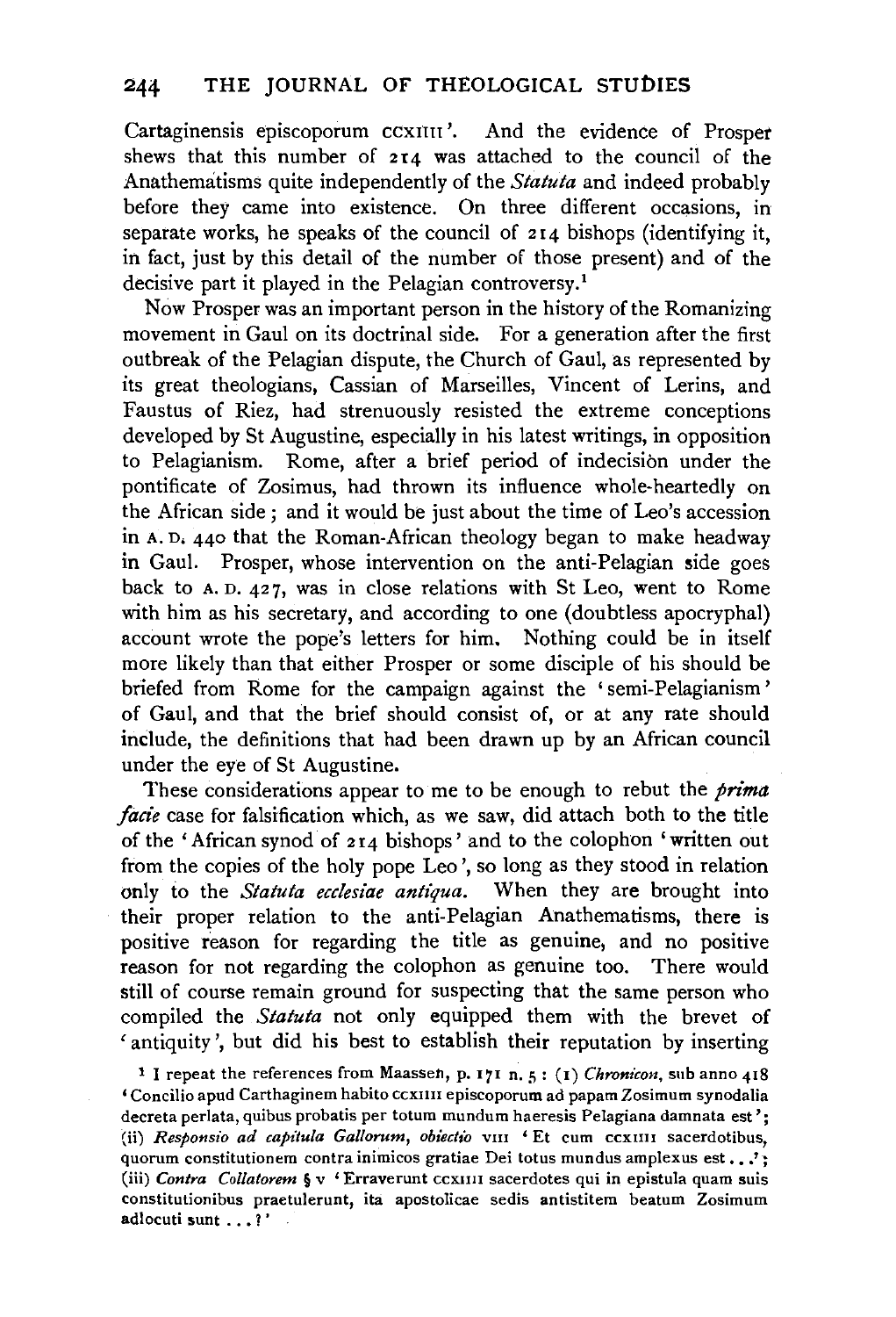them between the text of the Anathematisms and the colophon belonging to the text. This is certainly the earliest position to which we can. trace them : in all the earliest Gallic collections the *Statuta* are run on without break from the Anathematisms. In the St Maur collection the preceding analysis summarizes in twenty-seven sections the matter of both Anathematisms and *Statuta* : in the Corbie MS the headline of the pages CANONES CARTHAGINENSES remains unaltered throughout both : in the Cologne MS even the actual numbering is continuous, so that after eight Anathematisms the first canon of the *Statuta* is numbered viiii, the second x, and so on. We cannot prove that it was the compiler who set them where we first find them, but it is not unlikely, nor can it be said to be alien from the habits of this school of canonists. But whether or not the device was intentional, it was certainly effective : the *Statuta* circulated henceforth under the *cachet* of African origin anct papal approval.

3. Before concluding this paper, it will be well to probe a little further into the two parallel instances, cited above, of canonical matter 'written down from the copies of the holy bishop Innocent'. One symptom strikes us as reassuring at the outset: whereas the copies of Leo were claimed as those of 'the holy pope', 'papae sancti Leonis', the copies of Innocent are those of 'the holy bishop Innocent', 'sancti episcopi Innocenti', 'sancti Innocenti episcopi '. It might probably enough be just in the interval between Innocent and Leo-between A. D.  $416$  and  $440$ —that the practice would be growing up of formally distinguishing the Roman bishop by the title ' pope' ; and at Aries the practice would be fostered as the fifth century drew on by the ultramontane tendencies of its school of canonists. So far as it goes, the title 'bishop' given to pope Innocent in the collections which make his *exemplaria* the guarantee of the two versions of the Nicene canons, that of Rufinus and that called Gallo-Hispana, appears to be in favour of the label being really contemporary.

As the version or epitome of Rufinus was Italian and must have come to Gaul from Italy, and as it is clear that it enjoyed considerable vogue in Gallic circles-it is more largely employed than any other version, for instance, in the 'second council' of Arles, and Caesarius quotes a canon from it word for word-there is nothing to hinder, and much to recommend, the view that the chancery of Aries may have derived the text at a quite early date from the chancery of Rome. Intercourse, official and semi-official, was active between the two sees from the very earliest years of the fifth century A. D.

The version of the Nicene canons known as Gallo-Hispana is, however, as purely Gallic as that of Rufinus is Italian. Its characteristics are smoothness, lucidity, logical order and developement, and to the attainment of these qualities faithfulness in rendering the original is time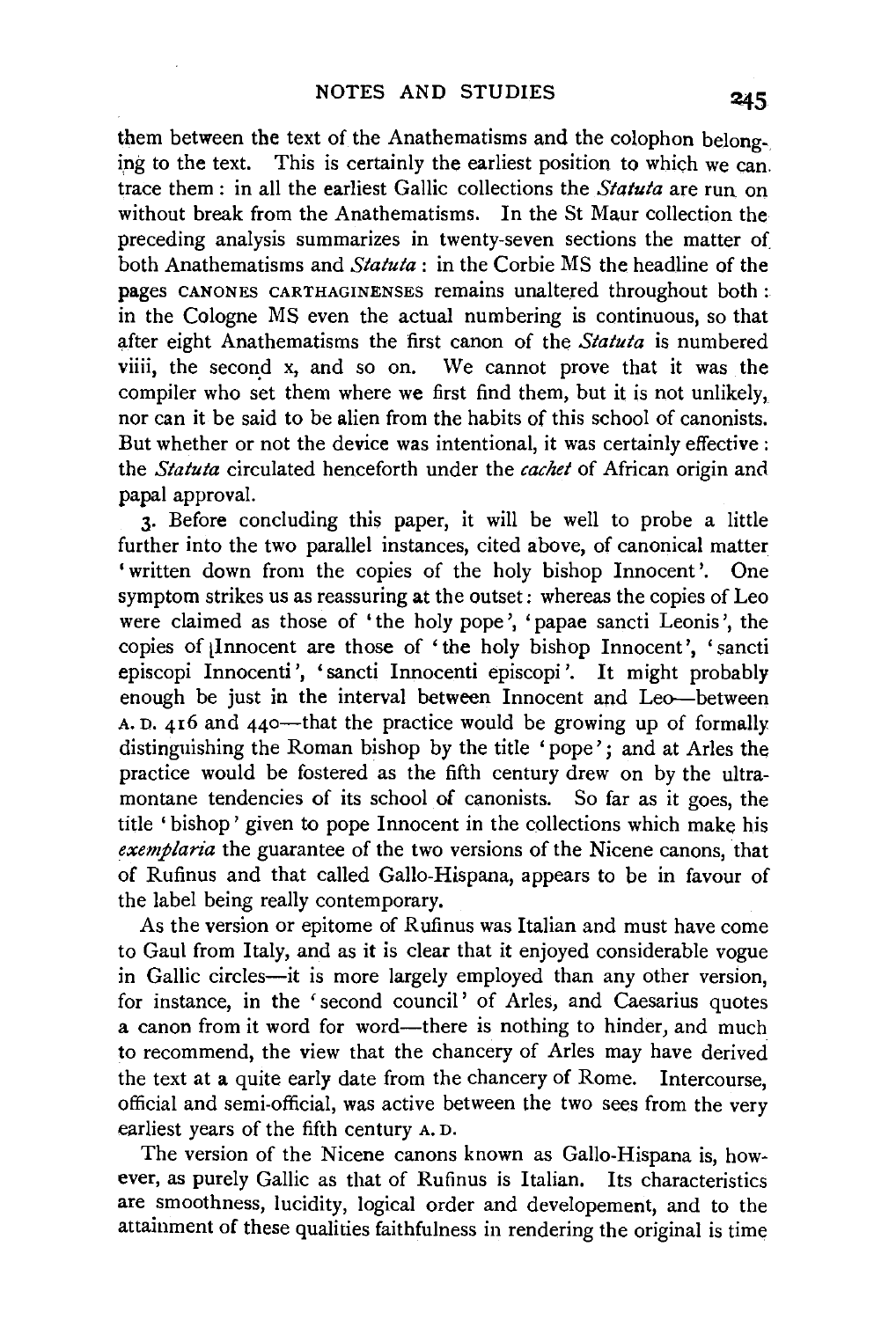after time sacrificed. The author put together his results by a conflation' of two previous translations, the 'Gallica' and Rufinus, and combined, sorted, arranged, and edited without the slightest regard to the Greek, which there is no reason to think he ever looked at.<sup>1</sup> Considering the almost superstitious veneration of the Roman Church for the Nicene canons, I somewhat doubt if any scribe of the papal chancery wouldexcept of course where there was any question of papal claims-have taken such liberties with the text. We feel that the compiler is rather a canonist and an ecclesiastic than a translator: the Nicene legislation is in fact adapted and brought up to date. His virtues and his faults are just those which are distinctive marks of the workshop of the school of Aries. I do not now feel any hesitation in locating him in Gaul and not at Rome.

Therefore if it were certain that the colophon about the *exemplaria* of Innocent applied primarily to that version of the real Nicene canons whose characteristics I have just been describing, the presumption against its veracity would be as strong as Morin felt it to be in the case of the colophon about the *exemplaria* of Leo. But it is not certain : and in fact an innocent construction can be put as easily on the one as on the other. For after the Nicene canons of the Gallo-Hispana there follow, first the Nicene Creed and the subscriptions of Osius and the two Roman presbyters, next the Sardican canons-numbered continuously, after nineteen genuine canons, as xx to xxxix-then the colophon EXPLICIUNT CANONES CCCXVIII EPISCOPORUM NICENI TRANS~ SCRIPTI IN URBE ROMA DE EXEMPLARIBUS SANCTI INNOCENTI EPISCOPI AMEN-and last of all the remaining Nicene signatures with the title NOMINA EPISCOPORUM QUI IN CONCILIO NICAENO SUBSCRIPSERUNT ORIENTALIUM and the colophon EXPLICIUNT NOMINA EPISCOPORUM NUMERO CCXXII, OCCIDENTALIUM VERO NOMINA IDEO NON SCRIPTA QUIA APUD EOS NULLA ERAT SUSPECCIO DE HERESI. From these *data*  two conclusions emerge with tolerable clearness: the first, that the

1 The following instances illustrate his entire independence of the Greek text : can. 1 'a barbaris aut a dominis castrati ', G-H adds 'uel a iudicibus': can. 5 'munus purum offeratur deo ', G-H adds 'et in diebus ieiunii et in pascha' : can. 6 ' urbis Romae episcopus ', G-H adds ' habet vicinas sibi provincias et Anthiociae totam Coelem' [i. e. Coele-Syria] : can. 8 'ad ecclesiam nostram' 'ecclesiae nostrae ', where the original had only 'the Church', and' our Church' is presumably contrasted with the Arian Church of the barbarians: can. 8 'castella' is added to 'civitates' and 'vici' : can. 14 ' loca ' are added to ' civitates': can. 16, the original and the earlier versions dealt only with usurious clergy, G-H adds 'et laici a communione ecclesiastica sequestrentur' : can, 17 deacons are ministers to the bishop, G-H adds 'and to the presbyters', words significant of a change that came about in the fourth century: can, 19 for ' quae in scemate' των έν τω σχήματι, G"H substitutes 'quae in schismate fuerunt, sive de illis quae in catholica semper fide manserunt '-not understanding the phrase in his exemplar, and desirous at all costs to produce something lucid and logical.